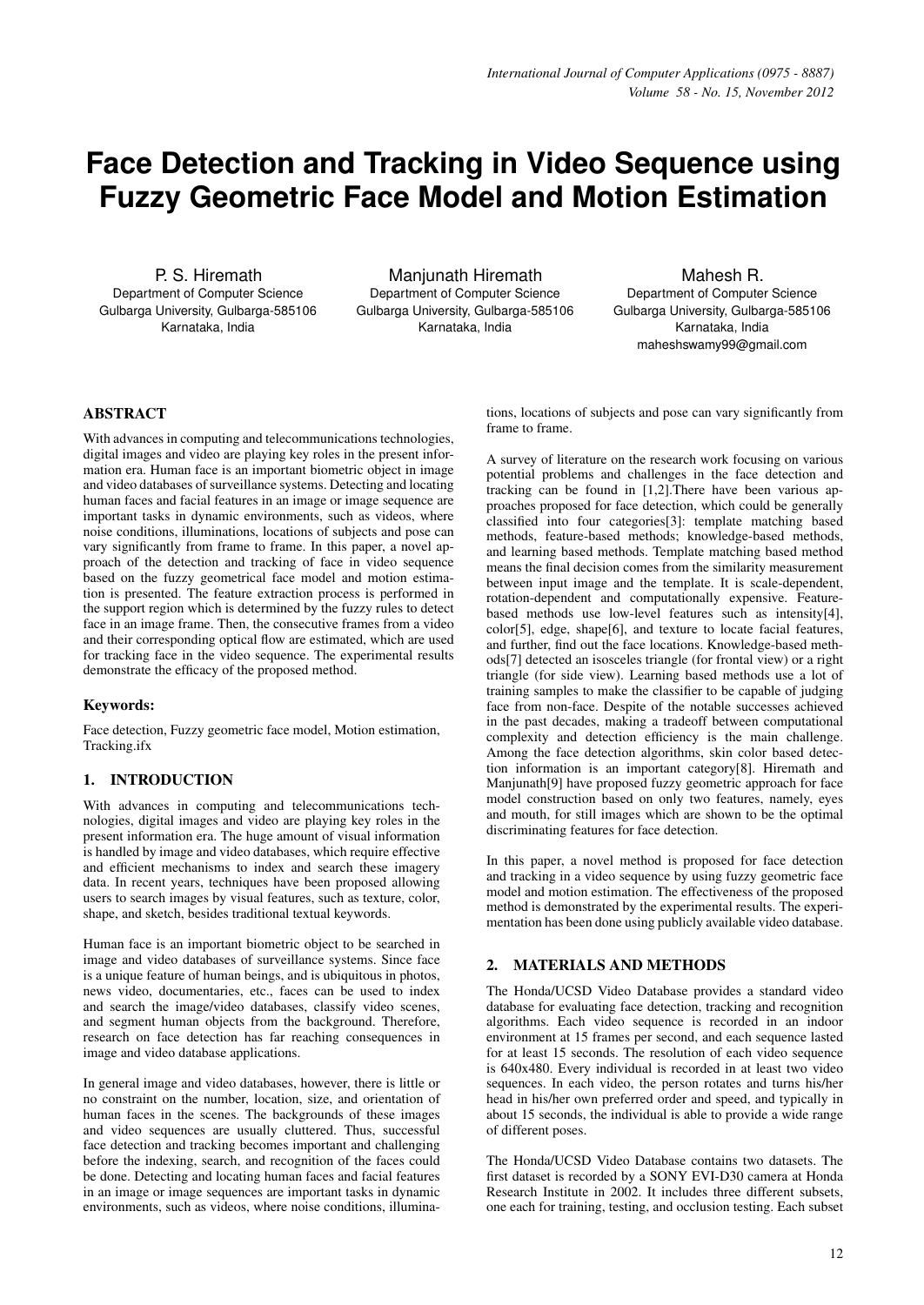contains 20, 42, 13 videos respectively from 20 human subjects. The second dataset is recorded by a SONY DFW-V500 camera at Computer Vision Laboratory, University of California, San Diego, in 2004. It includes two subsets, one each for training and testing, of 30 videos from another 15 different human subjects [10].

# 3. PROPOSED METHODOLOGY

The proposed methodology comprises the application of fuzzy geometric face model for face detection and motion estimation for face tracking in video sequences, which are described below.

#### 3.1 Fuzzy Geometric Face Model for Detection

Firstly, different frames of the input video sequence are extracted. Then, fuzzy geometric face model for face detection[9] is applied. The extracted frame image is preprocessed and then the eyes are searched on the basis of geometrical knowledge of the symmetrical relations between eyes. The other prominent feature, namely, mouth, is searched with respect to the detected eyes using fuzzy rules and the face detection algorithm. The fuzzy rules are derived from the knowledge of the relative positions of the facial features in the human faces and the trapezoidal fuzzy membership functions to represent the uncertainty of the locations of the facial features due to variations in poses and facial expressions. The frames of the input video sequence are expected to contain not too dark or too bright. If the input frame of the video sequence is a color frame, it is converted into gray scale image. The gray scale frame is filtered using the Sobel horizontal edge emphasizing filter and utilizing the smoothing effect by approximating a vertical gradient. In the filtered frame, objects of interest (facial features) are brighter than the background. In order to make the essential facial features clearly visible, filtered image is converted into binary frame by simple global thresholding. Further, the frame is denoised by morphological operations, in which opening operation is performed to remove noise, and then the closing operation is performed to remove holes. Then the active pixels are grouped into maximal connected blocks to get the regions or blocks which are labeled. After the labeling process, for each feature block, its center of  $mass(x, y)$ , orientation  $\theta$ , bounding rectangle and the length of semi major axis are computed[9]. The output of the face detection algorithm using fuzzy geometric face model is shown in the Fig. 1.

#### 3.2 Motion Estimation for Face Tracking

Motion estimation is the process of determining motion vectors that describe the transformation from one 2D image to another; usually from adjacent frames in a video sequence. The motion vectors may relate to the whole image (global motion estimation) or specific parts, such as rectangular blocks, arbitrary shaped patches or even per pixel. The motion vectors may be represented by a translational model or many other models that can approximate the motion of a real video camera, such as rotation and translation in all three dimensions and zoom.

Optical flow reflects the image changes due to motion during a time interval dt, and the optical flow field is the velocity field that represents the three-dimensional motion of the object points across a two-dimensional frame. Optical flow is an abstraction used by computational methods for motion estimation. Therefore, it should represent only those motion-related intensity changes in the frame that are required in further processing, and all other image changes in the optical flow should be considered errors of flow detection[11-13].

Assuming a continuous frame, let f(x, y, t) refer to the gray-level of (x, y) at time *t* representing a dynamic frame as a function of position and time, which permits it to be expressed as a Taylor series:

$$
f(x+dx, y+dy, t+dt) = f(x, y, t) + f_x dx + f_y dy + f_t dt + O(\partial^2)
$$
  
(1)

where  $f_x, f_y, f_z$  denote the partial derivatives of *f* with respect to x, y, t respectively. One can assume that the immediate neighborhood of (x, y) is translated some small distance (dx, dy) during the interval dt; that is, dx, dy, dt can be found, such that

$$
f(x+dx, y+dy, t+dt) = f(x, y, t)
$$
 (2)

If dx, dy, dt are very small, the higher-order terms in the equation (1) vanish and

$$
-f_t = f_x \frac{dx}{dt} + f_y \frac{dy}{dt}
$$
 (3)

The goal is to compute the velocity

$$
c = \left(\frac{dx}{dt}, \frac{dy}{dt}\right) = (u, v)
$$
\n(4)

The quantities  $f_x, f_y, f_t$  can be computed, or at least approximated, from  $f(x,y,t)$ . The motion velocity  $c$  can then be estimated as

$$
-f_t = f_x u + f_y v = grad(f)c \tag{5}
$$

where grad(f) is a two-dimensional frame image gradient. The Fig.2 shows the intermediate motion estimation between frames.

#### 3.3 Proposed Method

The block diagram of the proposed method for face detection and tracking in a video sequence is shown in the Fig. 3

The algorithm of the proposed method is given below: Algorithm : Face detection and tracking

- (1) Input video sequence.
- (2) Extract all the frames from the input video sequence, and then select first video frame as key frame.
- (3) Apply the fuzzy geometric face model[9] for searching the face region in the key frame using prominent face features, namely, eyes and mouth, to detect the face.
- (4) Select the next video frame and perform the motion estimation to determine the direction and distance of object motion from one video frame to the next frame.
- (5) Draw the rectangular box for the detected face in the frame.
- (6) Repeat the Step 4 and 5 till the end of the input video sequence, which results in tracking the detected face in the video sequence.

# 4. EXPERIMENTAL RESULTS AND DISCUSSION

The experimentation of the proposed approach is carried out using the Honda/UCSD Video database[10]. The implementation is done on Intel Core2Quad PC @ 2.60 GHz machine using MATLAB 7.0. The different frames of the input video sequence are extracted. The extracted frame image is preprocessed and then the facial features, namely, eyes and mouth are searched by using fuzzy geometric face model[9], and then, the detected face is tracked by using motion estimation[11-13]. The experimental results of the face detection and tracking in video sequence by the proposed method is shown in the Fig. 4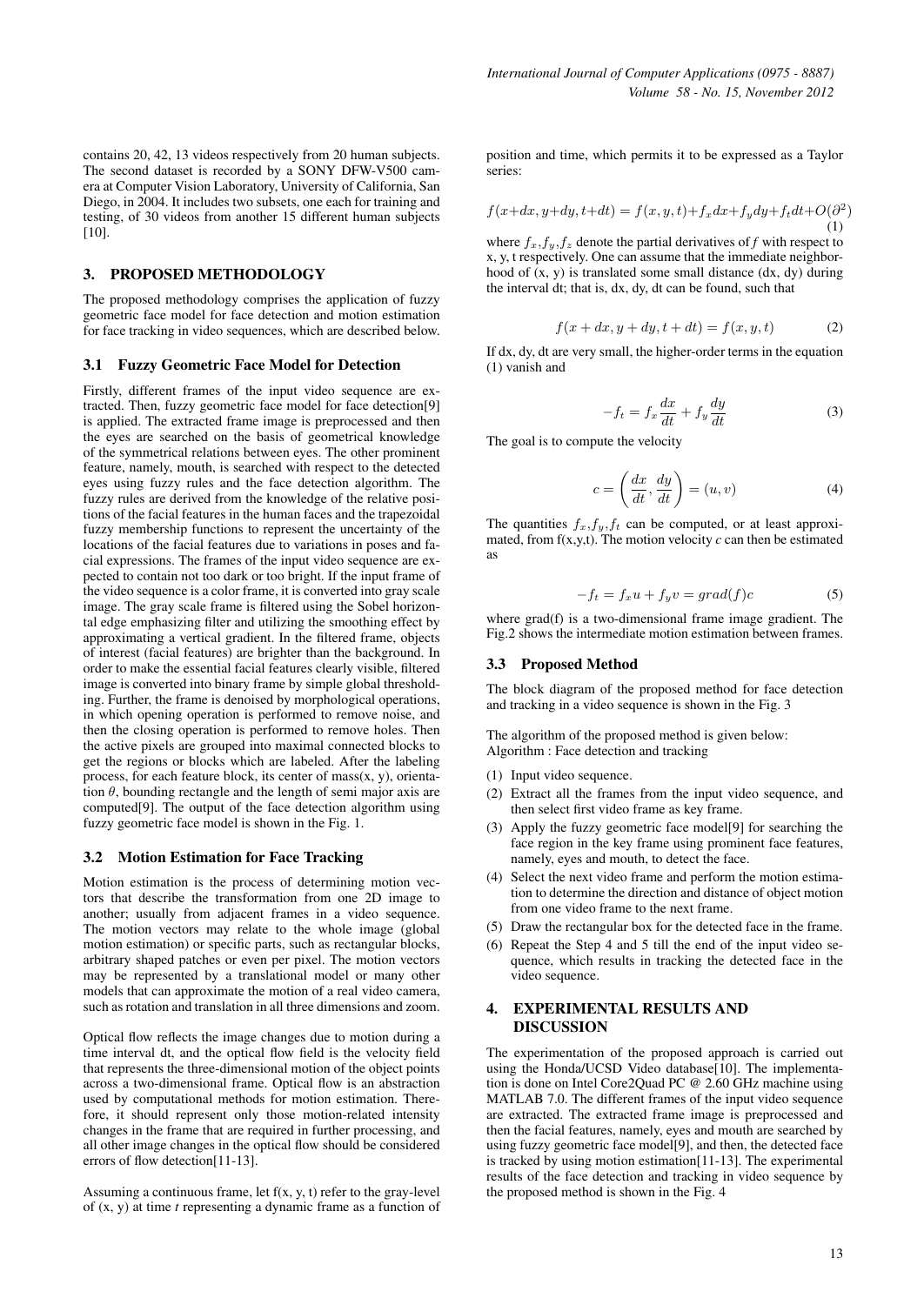*International Journal of Computer Applications (0975 - 8887) Volume 58 - No. 15, November 2012*









Fig. 1. Face detection using fuzzy geometric face model (a) Original input image (b) Skin region extraction (c) Construction of fuzzy face model (d) detected face



Fig. 2. Two consecutive frames from a video and their corresponding optical flow quiver plot

The comparison of the tracking results obtained by the proposed method and other methods are shown in Table 1.

Table 1. Comparison of the tracking results obtained by the proposed method and other methods

| Parameters    | Shaohua Zhou et al. [14] | Proposed Method |
|---------------|--------------------------|-----------------|
| Video         | Face                     | Face            |
| #video frames | 800                      | 395             |
| Frame rate    |                          | $15$ fps        |
| Frame Size    | 240x360                  | 640x480         |
| Occlusion     | Yes                      | Yes             |

### 5. CONCLUSION

In this paper, a novel method of the detection and tracking of face in video sequence based on the fuzzy geometrical face model and motion estimation is presented. The human face is detected by feature extraction process based on fuzzy geometric face model. Then, the consecutive frames from a video and their corresponding optical flow is estimated and face is tracked. In the proposed method, single frontal face in the video frames with different motions, head tilts, lighting conditions, expressions and backgrounds are considered. The proposed approach yields better average detection and tracking, which is robust and almost real time. The proposed method can be extended for multiple faces in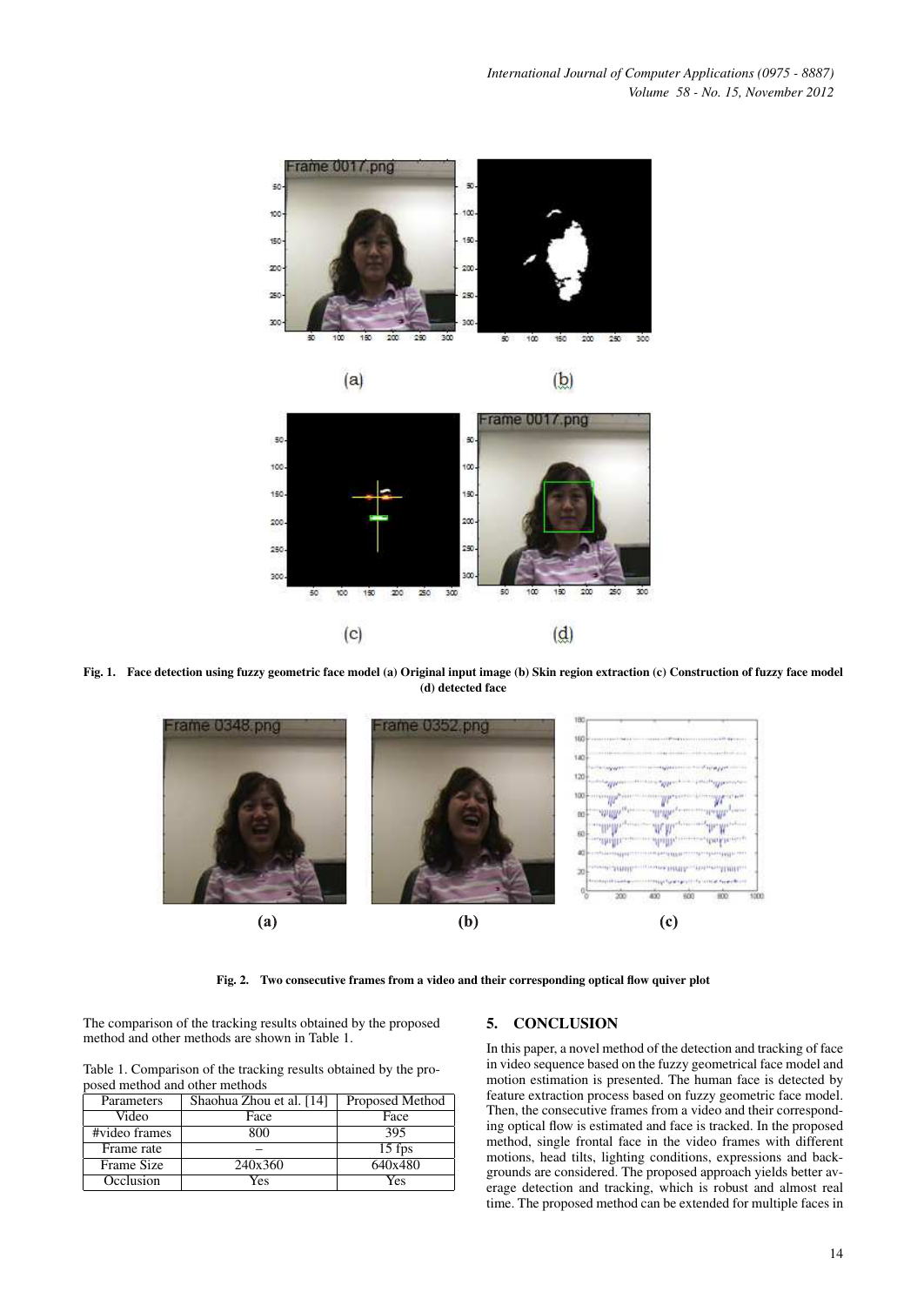*International Journal of Computer Applications (0975 - 8887) Volume 58 - No. 15, November 2012*



Fig. 3. Block diagram of the proposed approach



Fig. 4. The experimental results of the face detection and tracking in a sample video sequence by the proposed method

video sequence by considering multiple face detection and tracking algorithms.

# 6. ACKNOWLEDGEMENT

The authors are grateful to the referees for their helpful comments and suggestions. Also, the authors are indebted to the University Grants Commission, New Delhi, for the financial support for this research work under UGC-MRP F.No.39-124/2010 (SR).

## 7. REFERENCES

- (1) Kinjal A Joshi, Darshak G, Thakore, " A survey on moving object detection and tracking in video surveillance system", International Journal of Soft Computing and Engineering (IJECSE) Vol. 2, No. 3, (July 2012),pp. 44-48.
- (2) Huafeng Wang, Yunhong Wang and Yuan Cao, "Video based face recognition : A Survey", World Academy of science, Engineering and Technology, pp.293-301.
- (3) Yunawen Wu, Xueyi Ai, "Face Detection in Color Images Using AdaBoost Algorithm Based on Skin Color Informa-

tion", First Inernational Workshop on Knowledge Discovery and Data Mining, 2008, pp.339-342.

- (4) Kwok-Wai Wong, Kin-Man Lam, and Wan-Chi Siu, "An Efficient Algorithm for Human Face Detection and Facial Feature Extraction under Different Conditions", Pattern Recognition,Vol. 34,2001, pp.1993-2005.
- (5) Ing-Sheen Hsieh, Kuo-Chin Fan, and Chiunhsiun Lin, "A Statistic Approach to the Detection of Human Faces in Color Nature Scene", Pattern Recognition, 35, 2002, pp.1583- 1596.
- (6) J. G. Wang and T. N. Tan, "A New Face Detection Method Based on Shape Information", IEEE Transactions on Pattern Recognition Letters, Vol. 21, 2000, pp. 463-471.
- (7) Chiunhsiun Lin and Kuo-Chin Fan, "Triangle-based Approach to the Detection of Human ace", Pattern Recognition, Vol. 34, No. 6, 2001, pp.1271-1283.
- (8) Hsu, R. L., Mottaleb, M. A., Jain, A. K. "Face detection in color images", IEEE Transactions on Pattern Analysis and Machine Intelligence, Vol. 24, No. 5, 2002, pp.696-706.